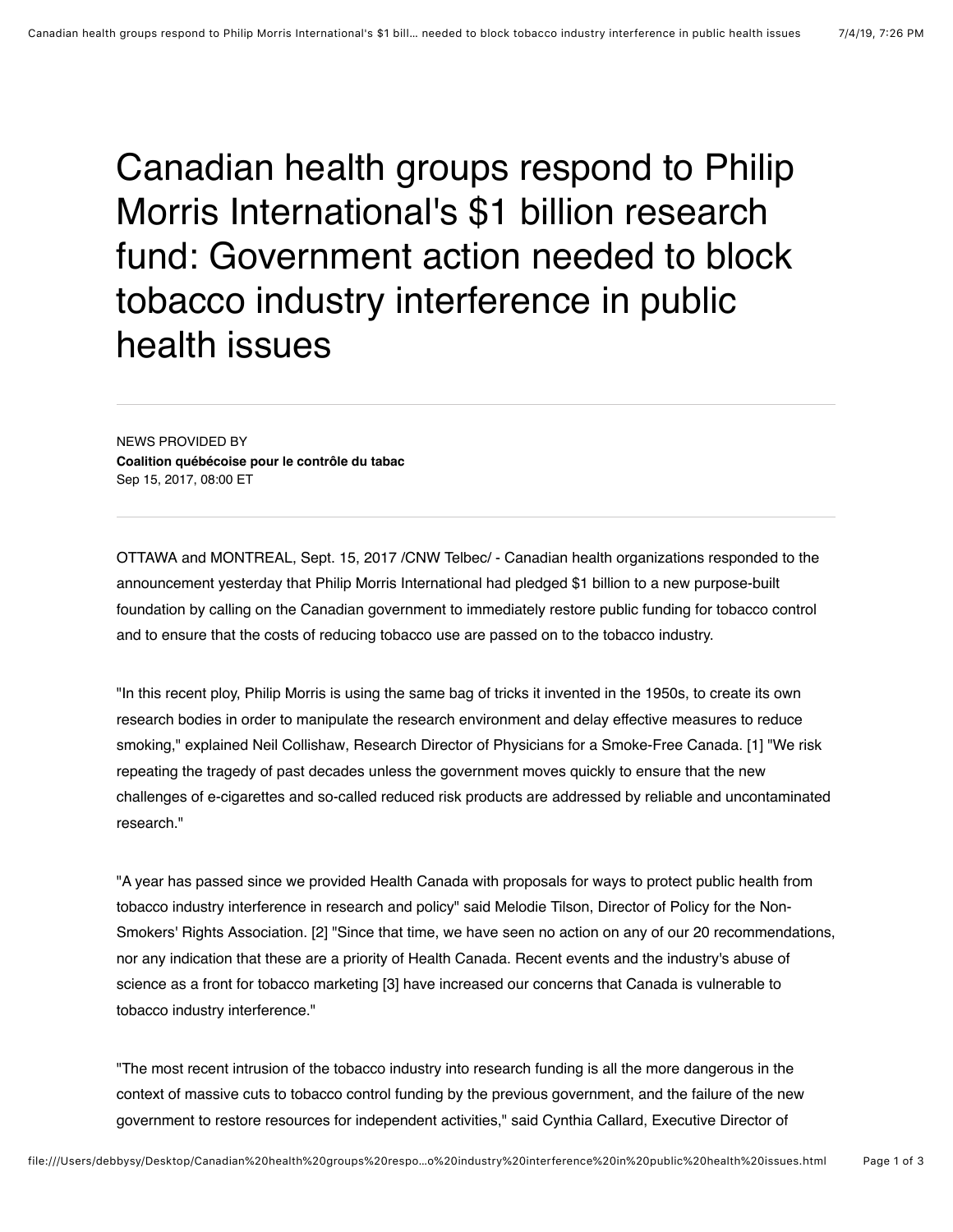Physicians for a Smoke-Free Canada. "External policy research was abandoned by Health Canada in 2012. The failure of the new federal government to restore this important work has left little national-level capacity for independent response to industry-funded disinformation." [4]

"The federal government should apply the polluter-pay principle to public health by levying a regulatory charge on tobacco manufacturers," explained Flory Doucas, Co-Director and Spokesperson for the Quebec Coalition on Tobacco Control. "We have previously made this recommendation as a way to require the industry to internalize some of the costs they impose on society." Like many other health groups, the Quebec Coalition for Tobacco Control and Physicians for a Smoke-Free Canada have recommended that Canada follow the example of the United States and France in imposing licencing fees on the industry. [5]

Tobacco control organizations are calling on the Minister of Health and parliamentarians to move quickly to implement these measures.

"Over the past months, Philip Morris International and other multinational tobacco companies have stepped up their efforts to re-invent their markets, their public image and their influence on government. Canadians deserve a federal government that will respond quickly and effectively to these new challenges," said Michael Perley, Executive Director of the Ontario Campaign for Action on Tobacco.

[1] A history of these events can be found in documents provided to the Quebec Superior Court during the CQTS/Blais and Létourneau class action trials. See paragraphs 1342 to 1595 of the Plaintiffs' Notes and Authorities.

[http://www.smoke-free.ca/eyeonthetrial/Plaintiff\\_Notes\\_and\\_Authorities\\_public.pdf.](http://www.smoke-free.ca/eyeonthetrial/Plaintiff_Notes_and_Authorities_public.pdf)

[2] Canada's Implementation of Article 5.3 of the Framework Convention on Tobacco Control. A Civil Society Shadow Report. September 2016 [http://cqct.qc.ca/Documents\\_docs/DOCU\\_2016/MEMO\\_16\\_09\\_00\\_CCAT\\_shadowreport\\_Article5POINT3.pdf](http://cqct.qc.ca/Documents_docs/DOCU_2016/MEMO_16_09_00_CCAT_shadowreport_Article5POINT3.pdf)

[3] L'Economiste. Philip Morris International: Le cigarettier parie sur les produits de substitution. [http://www.leconomiste.com/article/1017271-philip-morris-international-le-cigarettier-parie-sur-les-produits-de](http://www.leconomiste.com/article/1017271-philip-morris-international-le-cigarettier-parie-sur-les-produits-de-substitution)substitution

[4] Tobacco Info. Harper government guts Federal Tobacco Control Strategy. Big Tobacco wins big with \$15 million cut from tobacco control budget. <http://www.tobaccoinfo.ca/mag10/federal.htm>

[5] Physicians for a Smoke-Free Canada and Coalition Québécoise pour le contrôle du tabac. Pre-Budget Submission 2018.

[http://www.smoke-free.ca/eng\\_home/2017/Federal\\_2018\\_Budget\\_Submission-PSC2.pdf](http://www.smoke-free.ca/eng_home/2017/Federal_2018_Budget_Submission-PSC2.pdf)